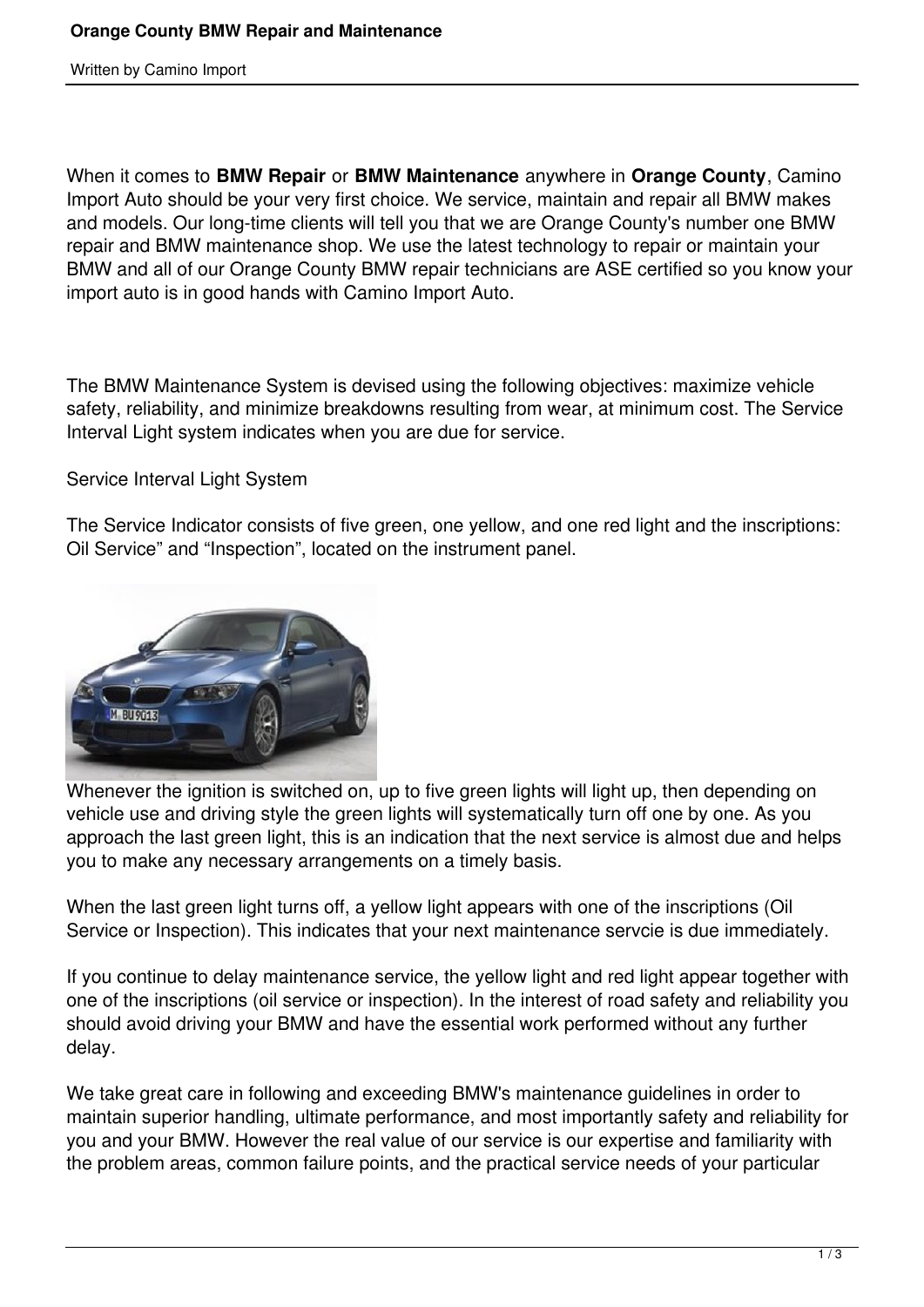Written by Camino Import

BMW model. We even use Autologic Diagnostics for BMW - this gives us the ability to do anything the dealer can.

Our Standard Maintenance Service follows BMW's factory guidelines step by step and meets all BMW factory warranty requirements. Please refer to your owner's manual for a detailed description of these services for your exact model year or follow recommended mileage indicators.

Interval Based Service Package List:

The BMW service intervals consist of three main service groups.

- Oil Service: Engine oil and filter change and additional preventative maintenance services.
- Inspection I: Major vehicle maintenance as specified in your Service Booklet.
- Inspection II: Additional major vehicle maintenance as specified in your Service Booklet.

Also, there are additional services that are required which consist of: (These are excluded from the main service groups.) Brake fluid flush every two years Coolant fluid flush every three years

If your BMW is equipped with a timing belt (M20 engine), the timing belt should be replaced every 4 years or 50,000 miles which ever occurs first.

Oxygen sensors get tired over time and should be replaced after 100,000 miles.

We pride ourselves in being the South Orange County's Premier BMW Service center. We handle both BMW maintenance and inspection services. Let us make your BMW service experience as hassle free as possible. BMW genuine parts and accessories are all available at Camino Import Auto Service.

Customer satisfaction is our number one goal. Our well-trained certified professional technicians will use the most updated tools & equipments to service your BMW.